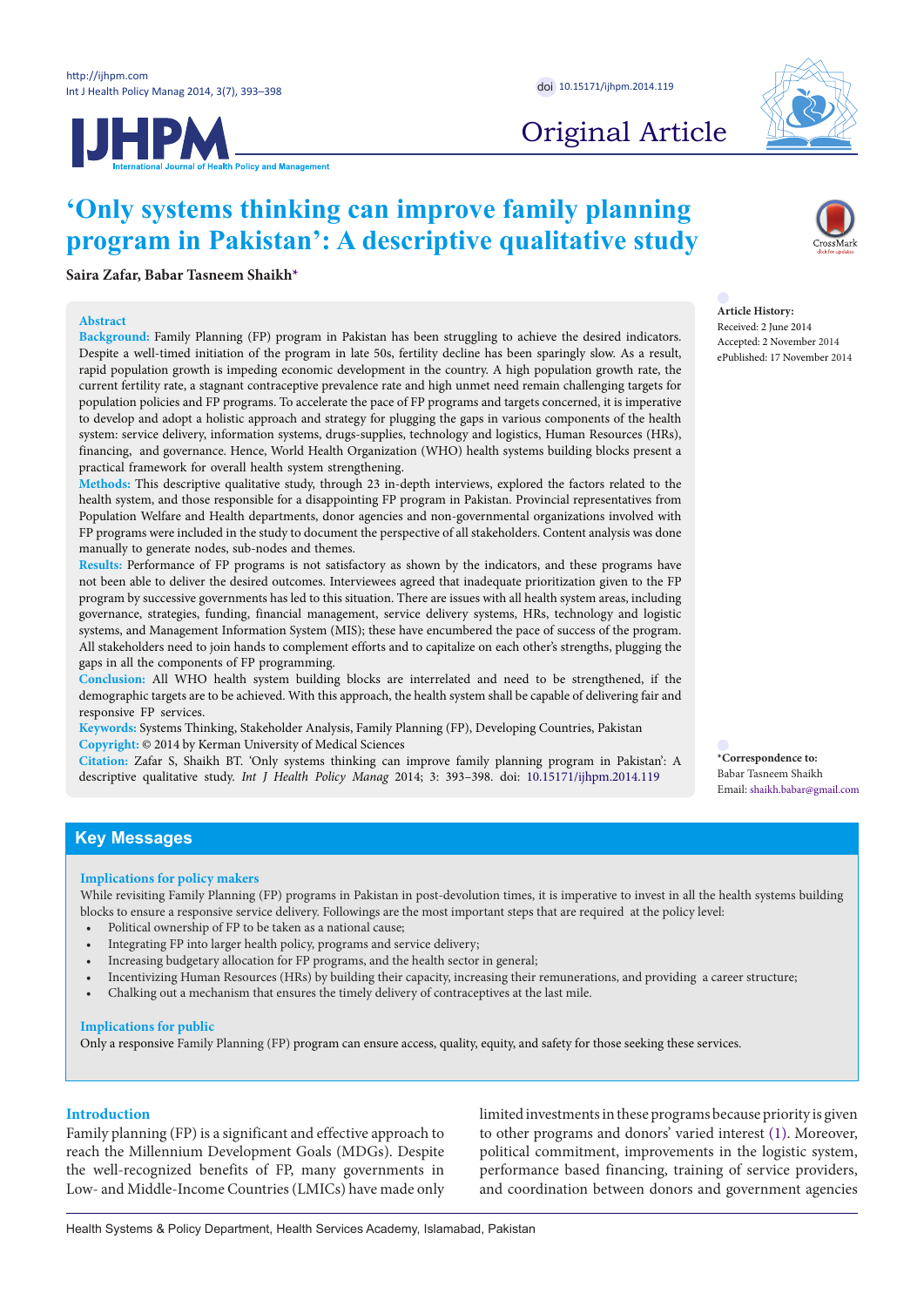resulted in a remarkable decline in unmet need for FP in many countries [\(2](#page-5-9)). Most of the Islamic countries have reasonably good FP indicators. The well-organized FP programs of Iran and Egypt are worth mentioning, as well. Some of the success stories indicate that a conducive environment at the FP centers, reorientation of FP services, capacity building of service providers, free of cost contraceptives, and services, etc. can actually make the difference ([3](#page-5-10)). Many countries in the region have realized the importance of FP and implementing the programs successfully through political support, providing effective services, information systems, commodity security, and adequate planning and policies [\(4](#page-5-11)[,5](#page-5-12)).

Pakistan was one of the few Asian countries to start a FP program, but fertility decline is slower as compared to neighbouring countries [\(6](#page-5-13)). It ranks sixth among the populous countries in the world with a population of 184.8 million. Pakistan is one of the countries where population size is expected to double by 2050. Despite a long history of FP programs, the population growth rate is still high at 2.1% with a contraceptive prevalence rate of 35%, unmet need at 20% and the total fertility rate at 3.8 ([7\)](#page-5-14). This has resulted in high levels of unintended pregnancies leading to adverse health consequences such as maternal mortalities and morbidities [\(8](#page-5-15)) [\(Table 1\)](#page-1-0).

Collaborative efforts among the Ministries of Health, Population Welfare, Planning and Finance in Pakistan have been lacking, and no joint policy instrument has been developed to address the issue of population growth in the resource constrained country. To achieve better service delivery, resource saving, coordinated information systems, optimal utilization of Human Resources (HRs), and joint supervision and monitoring, a clubbed budgetary allocation to health and population programs can actually be a very pragmatic approach [\(9](#page-5-6)). Unchecked population growth, and the narrow impact of population policies and population welfare programs, eventually led to the formulation of the National Population Policy (NPP) in 2010, which remains in limbo owing to political disinterest [\(10\)](#page-5-16). After devolution in 2011, the Federal Ministry of Population Welfare and the

<span id="page-1-0"></span>

|  |  | Table 1. FP indicators of Islamic and regional countries |  |  |  |  |  |
|--|--|----------------------------------------------------------|--|--|--|--|--|
|--|--|----------------------------------------------------------|--|--|--|--|--|

| Country         | <b>Total fertility</b><br>rate | Contraceptive<br>prevalence rate % | Population<br>growth rate % |
|-----------------|--------------------------------|------------------------------------|-----------------------------|
| Saudi Arabia    | 2.8                            | 24.0                               | 1.8                         |
| Egypt           | 2.9                            | 60.0                               | 2.0                         |
| Turkey          | 2.0                            | 73.0                               | 1.2                         |
| Iran            | 1.9                            | 73.0                               | 1.3                         |
| Indonesia       | 2.3                            | 61.0                               | 1.3                         |
| Bangladesh      | 2.3                            | 61.0                               | 1.6                         |
| Afghanistan     | 6.2                            | 23.0                               | 2.8                         |
| Bhutan          | 2.6                            | 66.0                               | 1.3                         |
| India           | 2.5                            | 54.0                               | 1.5                         |
| <b>Maldives</b> | 2.3                            | 35.0                               | 1.9                         |
| Nepal           | 2.6                            | 50.0                               | 1.8                         |
| Sri Lanka       | 2.2                            | 68.0                               | 1.2                         |
| Pakistan        | $3.8*$                         | $35.4*$                            | 2.1                         |

FP= Family Planning

Source: 2012 World Population Data Sheet, Population Reference Bureau, \*PDHS 2012–3

an effective and efficient health system is mandatory for achieving MDGs and sustainability thereafter ([15](#page-5-5)). Today, the major challenge for the provincial governments is to integrate the population welfare and health departments to ensure an effective and sustainable service delivery system. Previous policies have created a population-health disconnect between the two departments ([9](#page-5-6)). Provinces need to audit their abilities as well as weaknesses, in terms of governance, service delivery, health information, financial resources, commodities provisions, and HRs in order to improve their FP indicators [\(16\)](#page-5-7). After the 2011 devolution, population and health are

time [\(14\)](#page-5-4).

cultural and social barriers ([12](#page-5-2)[,13](#page-5-3)).

provincial subjects; and all the provincial governments have developed their own health sector strategies. Therefore, it is an opportune time to fill this breach in the health system of Pakistan and to move toward a definite and practical integration of health and FP programs.

Ministry of Health (MoH) were abolished, which greatly affected the program due to limited ownership by provinces. An effective FP policy and program may have played a vital role in achieving MDG target 5b ([11\)](#page-5-1); but implementation remains flawed. FP services have not kept pace with increased demand in Pakistan. Despite donor and NGO interventions to support the government's program, there have been serious gaps in the supply chain, record keeping and service delivery. Population welfare departments have failed to take up a stewardship role to make the FP program dynamic and responsive to the needs of clients. Staff motivation and incentives have been at an all-time low, affecting the entire service delivery environment. No concrete steps have been taken to overcome the issue of low access and utilization, which were created by religious misinterpretations, and

Significant weaknesses in all health system components, including governance, service delivery, information systems, supplies, HRs, and financing, resulted in a neglected state of affairs, bringing the country to a stage of population explosion. Weaknesses identified are slow progress, poor integration of the program with health services at the local level, including Management Information System (MIS), and de-motivational factors such as job insecurity and non-payment of salaries on

According to the World Health Organization (WHO),

The two objectives of this study were: i) to determine and document the health systems related factors that contributed to the failure of FP programs in Pakistan, and ii) to record the possible solutions emerging from the stakeholders' perspective, for improving FP programming. To study the system level bottlenecks and constraints, it was ideal to employ the WHO's health system six building blocks model [\(Figure 1](#page-2-0)) [\(17](#page-5-8)).

#### **Methods**

This was a descriptive qualitative study, conducted in Islamabad and all provincial capitals of Pakistan from July to September 2013. A total of 23 officials were interviewed from the Planning and Development Division, Population Welfare, and Health Departments from all parts of Pakistan including Baluchistan, Sindh, Khyber Pakhtunkhwa, Punjab, Gilgit Baltistan, and Azad Jammu Kashmir. Moreover, representatives of donor agencies and the prominent national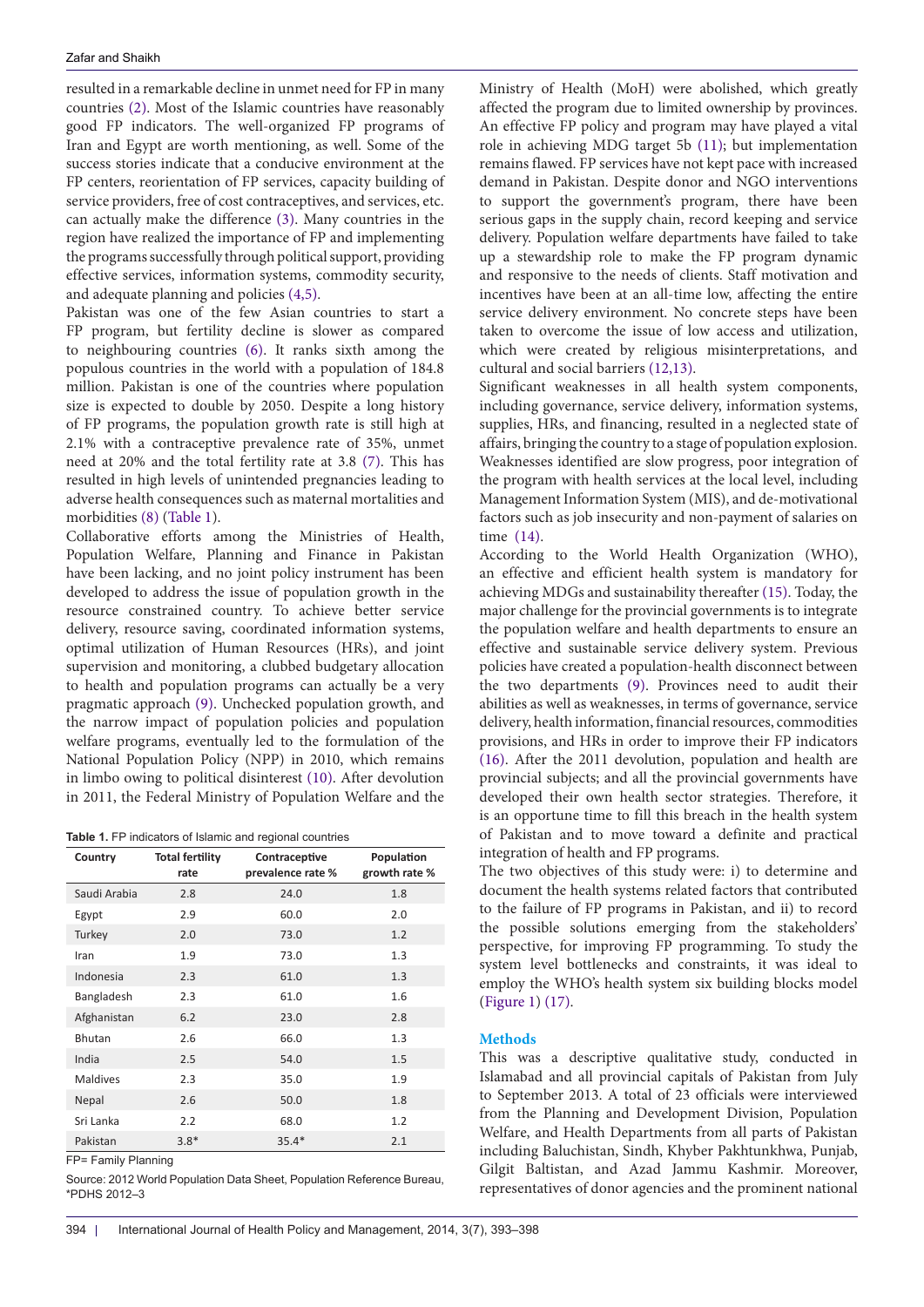<span id="page-2-0"></span>

 $\sim$  six building blocks of aims aims and desired at  $\sim$  and desired at  $\sim$  and desired at  $\sim$ **Figure 1**. The building blocks of the health systems: Aims and Attributes. Reproduced with permission from WHO [\(17](#page-5-8)) (p. 3).

NGOs involved in FP programming were included in the study. c in FP programming were included in th

Purposive sampling of initial key informants led to more respondents identified through the snowball effect. Interviews were conducted until the saturation point was reached, after which no new information was recorded. The final sample consisted of 12 participants from the government, 6 from NGOs, and 5 from donor agencies. milled infough the showball effect. Interview participants from the government, o from

An interview guide for the in-depth interviews, with open-ended questions, was prepared based on the WHO conceptual framework of health system building blocks, and literature available on FP programs. The interview guide was pre-tested for any changes, re-sequencing and merger of "Pakistan is cons questions. Interviews were conducted after receiving written programs in Sour consent. Average duration of interviews was approximately 45 *the worst perforn* minutes. The principal investigator of this study conducted all *agenda*. We did the of the interviews.  $\epsilon$  on  $\alpha$  programs, the interview guide and astrocentes,  $\epsilon$  were conducted after receiving whiteh  $\epsilon$  programs in South  $\epsilon$  $\mu$ a investigator of this study conducted an  $\mu$  are near  $\mu$ 

Verbatim notes were taken, and interviews were recorded where allowed by the respondents. Data collected was transcribed and analysis was done manually by thematic content analysis. Specific nodes were developed for the questions and probes of in-depth interviews. Significant findings and responses were aggregated as sub-nodes and later analyzed to develop themes. Information from literature and responses of representatives from government departments, donors, and NGOs were then triangulated to find consensus and conflicts on a variety of issues behind the failure of FP programs in Pakistan. y the respondents. Data collected was is Donors and gove

Ethical approval from the Institutional Review Board (IRB) was sought before conducting the study. Written consent was also obtained from all respondents after explaining the purpose of the study. Confidentiality, anonymity and privacy of the data were assured.

#### **Results**

Each interview was started with conversation about the current results and outcomes of FP programs and concluded with recommendations to revamp the building blocks of the health system for improvement in the current state of affairs.

### *Performance of family planning programs*

If the goals of Pakistan's FP programs are healthy families

who can space their children according to their choice and will, then the study findings suggest that the outcomes have not been satisfactory in terms of equity in access to services, in service responsiveness and system efficiencies, and in reducing social and financial risks. There have been issues from the beginning of the programs in terms of service delivery, outreach and coverage, HRs, budget, commodity procurement etc. FP programs have not been doing well because of the disconnect between health and population ministries. Hence, both ministries had been operating in isolation, not sharing information, resources, or even infrastructure. who can space their children according to in service responsiveness and system en delivery, outreach and coverage, riks, be

*"Pakistan is considered to be among few countries to start FP programs in South Asia. See where do we stand now? We are the worst performers in terms of CPR. FP was not the prime agenda. We did not keep pace with the global objectives and our modus operandi got out dated due to lack of support from the health department" (*NGO representative).

Donors and government representatives' views corroborate with those of NGO representatives.

# *Political and governance aspects*

A majority of respondents admitted that there has been a lack of good governance regarding FP programs, resulting in issues of coordination, regulation, strategic planning, resource allocation, and management of health and population ministries. Effective leadership, political commitment and ownership were missing, too.

*"After the devolution of 2011, the program has further suffered from lack of coherence and coordination. Unfortunately, provincial governments have shown a lack of commitment towards this program. Allocation of funds has been as meager, as has always been the case; the situation has become even worse"* (Government official).

Donors and NGOs offered their full support in this period of transition to implement the new agenda of the provincial governments.

#### *Financing mix*

All the respondents agreed on the role of government in providing funds. Resource flow has been three dimensional. A major source of funding has been government whereas the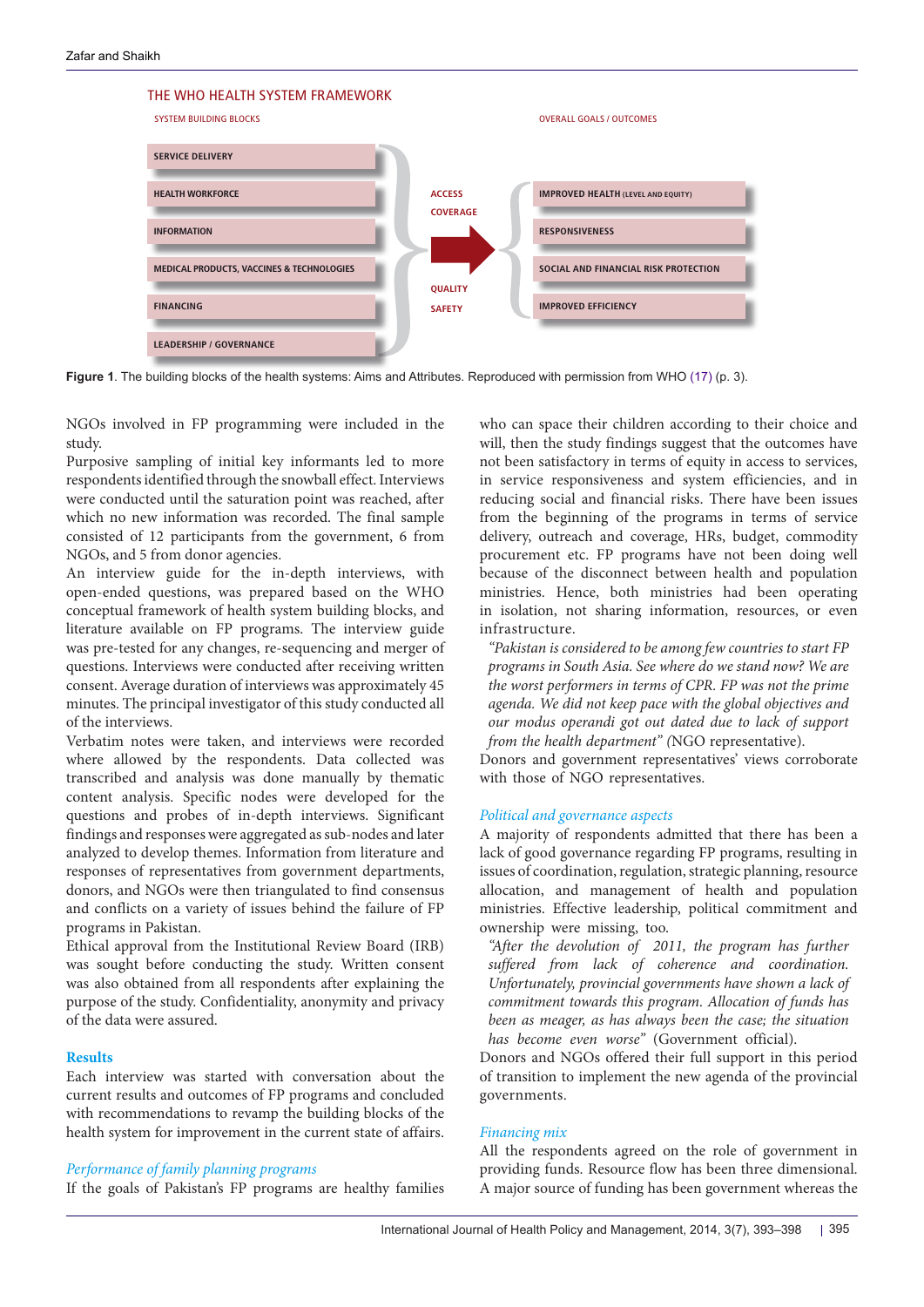donors and NGOs have been providing intermittent support. Even the combined pool of money did not suffice.

*"So far the major operational cost is being provided by the Government. Capacity building of personnel and up gradation of service delivery outlets is the area of focus for donor agencies, along with the financing of advocacy and awareness programs. Social marketing is flourishing in the non-governmental sector in urban and semi urban areas"*  (Government official).

Nonetheless, a government spokesperson hinted at the NGOs and donors' preferences to work in urban and peri-urban areas only; hence keeping the rural population (65%) deprived of easily accessible, safe, and quality FP services.

# *Financial management*

The respondents from all quarters were unanimous on the point that there had been inadequate funding, inappropriate distribution, and, more so, inefficient utilization of funds.

*"Resources have always been constrained in both the population and health sector. Provision of resources is not an issue; management of resources is even a more serious issue"*  (Government official).

Donors and NGOs were of a different opinion though. According to them, many NGOs are criticized for being nontransparent, but there is hardly any criticism over government corruption and financial mismanagement.

# *Service delivery system*

All respondents were focused on the issue of accessibility, the compromised quality of services, gaps in capacity building, and the lack of technical guidance.

"*There are two main issues in service delivery: coverage and quality. For FP coverage, one key constraint is that the health department is not providing FP; only the Population Welfare Department is delivering services, with limited coverage and quality. So accessibility becomes an issue. Staff are not competent enough to provide counseling as per protocol. Many times, the methods of choice are not available" (*Donor representative).

Government representatives insist that given their circumstances and resources, they are doing the best they can with service delivery.

# *Human resources for family planning*

A common observation of the respondents was that female staff are preferred to be deployed in FP centers, and therefore it restricts men from being deployed to work in the centers. Skills, retention, recruitment, task shifting, supervision and motivation of staff, and non-availability of a supportive environment are all attributable to failure of HR policies, seriously affecting the level of implementation.

*"HR challenges include political pressures during recruitment of staff, the contractual nature of employment, and low salary packages, causing retention problems. Moreover, lack of capacity building in competency based technical skills and actual practice of these skills under standard protocols, workload, lack of provision of quality services, poor supervision and monitoring of staff are some grave concerns to be looked into"* (Government official).

Donors and NGOs may contribute to the lack of capacity building of HRs; however, retention, deployment and motivation are government responsibilities.

# *Logistic and supply chain systems*

There is admittance on part of the government that logistics and the supply chain are crucial to run any service delivery program. There have been issues in distribution and coverage. Frequent stock outs and interrupted supplies have resulted in the dropout of FP clients. The NGOs' opinion is that monitoring and supervision for contraceptives and maintaining the records of contraceptives are unreliable.

*"There are a lot of issues in Pakistan regarding requisition of contraceptives coming from different departments; but sometimes there is merely issue of cost of transportation, due to which supplies get to the facility with significant delay. Monitoring and supervision of the utilization of commodities has to be made robust. There is also gross inconsistency in reporting"* (Donor representative).

Government recognizes the donor's interest for investment in creating a supply chain management system so that the shortage of any contraceptive can be tracked at any point in the country. However, to make it fully functional, still remains a distant dream.

# *Management Information System (MIS)*

Many respondents were of the view that the information system for FP is not standardized. The records are either incomplete or filled with wrong data. Information generated is not used for decision-making.

*"The information system does not clearly show demand generation that could be used for decision-making. It is never followed and the record is not completed properly. All programs have their own reporting system, and there is no integration at any level"* (Government official).

Integration of FP MIS with the national Health Management Information System/District Health Information System (HMIS/DHIS), which records data of health departments exclusively, must be enforced for evidence based decisionmaking at all levels.

*"Although we have very strong reporting mechanisms and the chain is functional from health facility to district, and then provincial and lastly to federal level, this has not been integrated into one HMIS system yet"* (Government official). Donors and NGOs consider it completely within the

government's domain.

# *Political credibility and promises*

When asked about the policies, declarations, commitments and pledges regarding FP programs not getting translated into action, most of the respondents commented that commitments are made in isolation without adequate stakeholder involvement.

*"Commitments and pledges are made at the international level. These commitments have never been brought to the national or grass roots level. Dissemination of information is an issue"* (NGO representative).

There is a disagreement within government circles who claim to pursue a wider consultative process whenever it comes to making new policies and programs.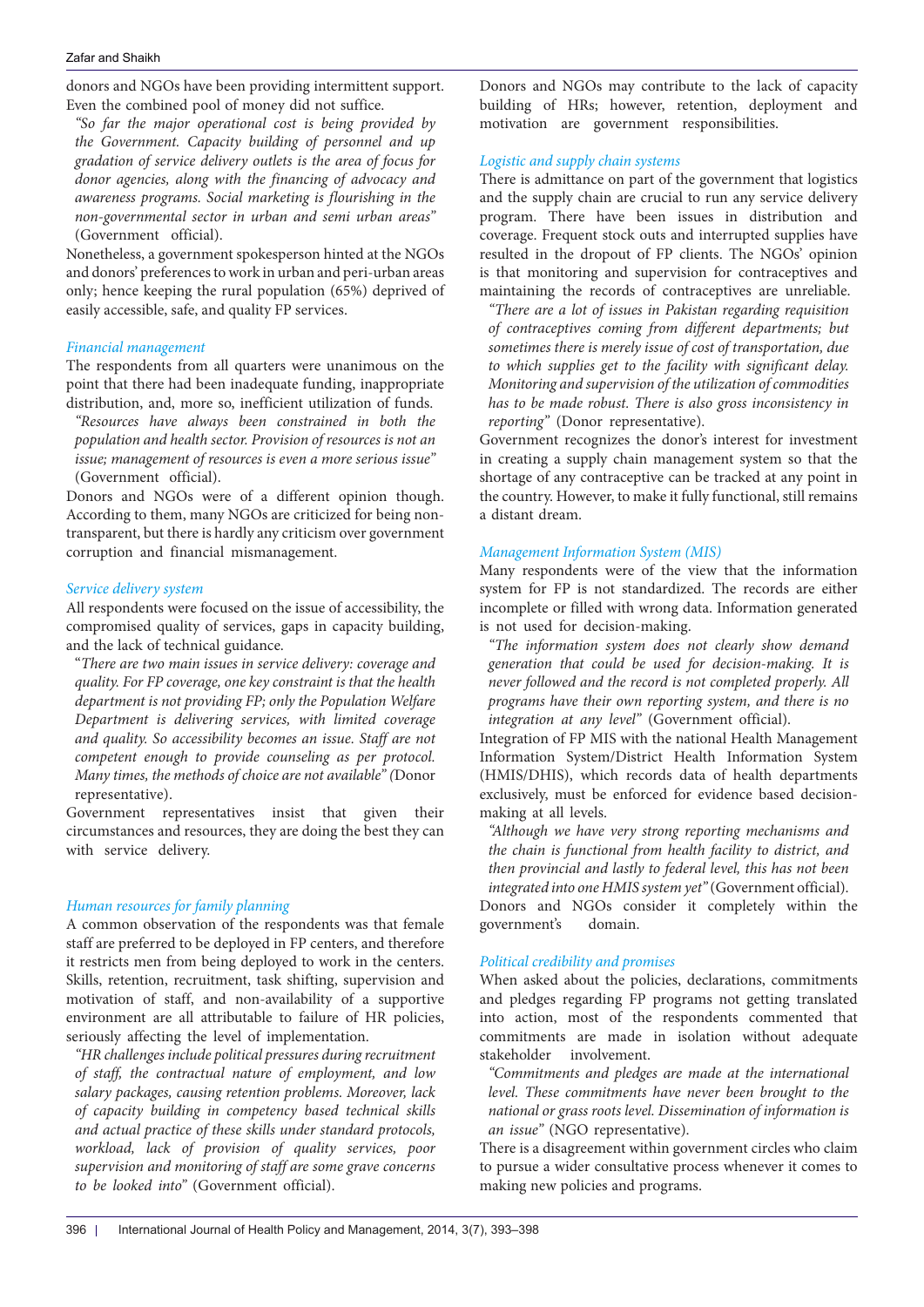#### Zafar and Shaikh

# *Road map to strengthen health systems*

To conclude the interview, suggestions from the respondents were sought, considering the health system related factors, about what areas need to be emphasized more especially in the post devolution scenario. They were all keen to see FP being considered as a national priority program.

*"Strict enforcement of policies (or maybe laws) is a foremost requisite. The program will not work until the leadership accelerates it with political commitment"* (Government official).

Health and population have been separate departments. Realizing the importance of integration, a participant proposed:

*"Integration of the population and health departments is the solution. The health department should be taken on board because it has a huge number of outlets, HRs, and services available" (*NGO representative).

Appreciating the significance of service delivery and HRs, a participant stated:

*"Improve access and develop linkages with the private sector. Break this isolation through policies, through more effective involvement of health managers and vigorous monitoring. Improve the skill set of the service providers. Introduce them to new technologies to improve choice of method mix"* (NGO representative).

We cannot run a program without enough finances. All respondents suggested improving financial flow and supplies and that doing so may improve the outcomes of the program.

*"We can reach anywhere if we have adequate financing. Ensuring the availability of contraceptives at doorsteps in rural areas is a big challenge. Involve the private sector to ensure the supplies"* (Government official).

Donors agree that following the WHO health system building blocks model is a logical way to decide upon where to plug the gaps first, to allow the FP program to achieve the envisaged outcomes.

# **Discussion**

Ensuring equitable access to quality FP programs and consequently control over the population growth rate is still to be contemplated in Pakistan. The country is lagging far behind in effective implementation of FP programs, with a host of factors to address and a number of flaws to correct.

Cultivating bureaucratic priority and diffusing resistance in various quarters for FP to be integrated in health programs at large, is still achievable [\(18\)](#page-5-17). The first and foremost step seems to be the integration of the health and population welfare departments. Literature also suggests that inadequate intersectoral coordination, and a lack of functional integration with main stakeholders has resulted in limited outreach and a lack of innovation. Integrating FP and health at the primary healthcare level would be an economical and effective way to improve FP indicators ([10](#page-5-16)[,13](#page-5-3)[,16\)](#page-5-7). Involving all stakeholders in wider consultations would be a wise approach to have maximum buy-in from all quarters [\(2](#page-5-9)[,3](#page-5-10)). The responsibility of permanent financing ought to be taken up by the government ([18](#page-5-17)). Flow of finances from the donors has always been intermittent, thus resulting in mixed results and creating urban rural disparities. Furthermore, there are serious issues of financial management; and financial flow from the main source, the Ministry of Finance, to executing agencies to implementing departments and finally to field organs has been extremely slow, impinging on timely program implementation [\(20](#page-5-18)). As summarized in [Table 2](#page-4-0), provinces must strategize how to optimally use the allocated funds for maximum outputs. Quality comes with capacity and competency to deliver. There is need to strengthen the existing service delivery structure by introducing performance based budgeting ([21](#page-5-19)). Studies suggest that it is imperative to expand the access to quality services, reaching out to the remote areas with far greater need ([2\)](#page-5-9). Lack of contraceptive commodities at service delivery points and frequent stock outs hinder program effectiveness and quality of care resulting in loss of trust among the clients on the overall health system [\(22](#page-5-20)). The most worrisome result is the number of unwanted pregnancies and many of these leading to unsafe abortions ([13,](#page-5-3)[23](#page-5-21),[24](#page-5-22)). The supply system, therefore, needs to be reorganized as an utmost priority. Dearth of skilled HRs for FP along with gender imbalance and issues of their distribution in urban and rural areas are another dilemma of developing countries that needs the attention of the policy-makers [\(25\)](#page-5-23). A comprehensive HRs policy is required to address the shortage, to develop a system for retention and capacity building of staff and to improve managerial and planning skills at provincial, as well as district, levels [\(13](#page-5-3)[,26\)](#page-5-24). There is a need for a paradigm shift which considers FP as a resolute path to improved maternal

<span id="page-4-0"></span>**Table 2.** Strategic plan for strengthening FP programs based on stakeholders' analyses

| <b>Building blocks</b>                  | <b>Strategic actions</b>                                                                                                                                                                                                                                                             |  |  |  |  |
|-----------------------------------------|--------------------------------------------------------------------------------------------------------------------------------------------------------------------------------------------------------------------------------------------------------------------------------------|--|--|--|--|
| Governance and<br>accountability        | Improved stewardship by integrating Departments of Health and population welfare at the provincial level<br>$\bullet$<br>Introduce community governance for revitalizing the PHC system, inclusive of FP<br>$\bullet$                                                                |  |  |  |  |
| Service delivery                        | Institutionalize FP as part of essential health services package for all levels of care<br>٠<br>Introduce client oriented FP services with choice and full range of contraceptives<br>٠<br>Encourage private sector to ensure coverage where government does not have the foot print |  |  |  |  |
| Human resource                          | Establish a HR planning and development unit in every province<br>$\bullet$<br>Build capacity of personnel on modern lines to offer quality and responsive FP services.<br>$\bullet$                                                                                                 |  |  |  |  |
| Information systems                     | Standardized LMIS for public and private sector health facilities<br>٠<br>Develop capacity of health professionals on use of LMIS for effective and timely management of contraceptive supplies<br>٠                                                                                 |  |  |  |  |
| Supplies, logistics and<br>technologies | Enhance existing logistics and supply chain management system by strengthening procurement, quantification and<br>$\bullet$<br>distribution, with the use of LMIS<br>Regular reviews of availability of contraceptives to avoid out of stock periods at the facility level           |  |  |  |  |
| Financing                               | Increase in government allocation and development expenditure to the FP program<br>٠<br>Improve capacity of the provincial for timely release of funds, and district governments for increasing effective budget<br>utilization                                                      |  |  |  |  |

FP= Family Planning; PHC= Primary Healthcare; HR= Human Resource; LMIS= Logistic Management Information System